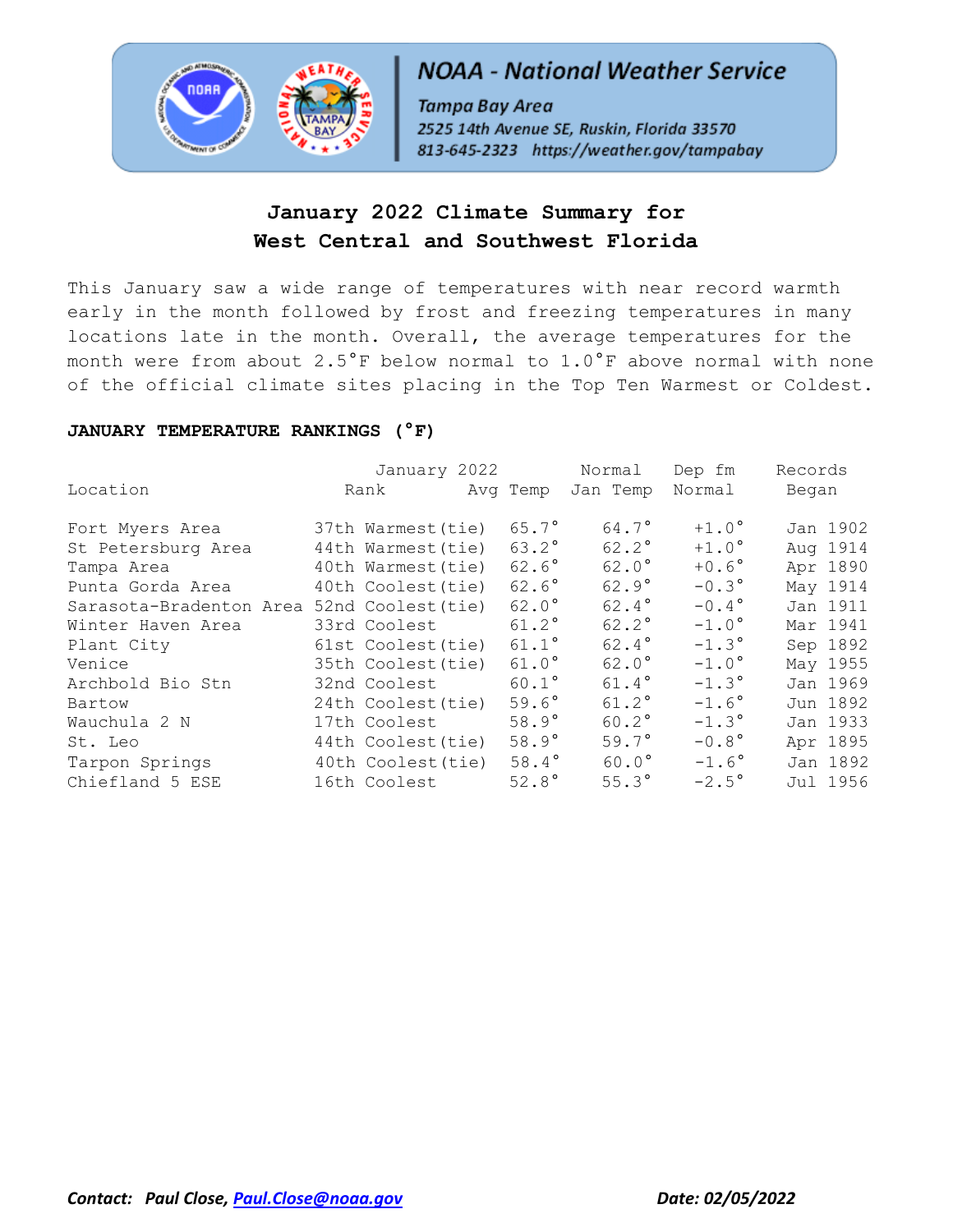

Graphics Source: NOAA Regional Climate Centers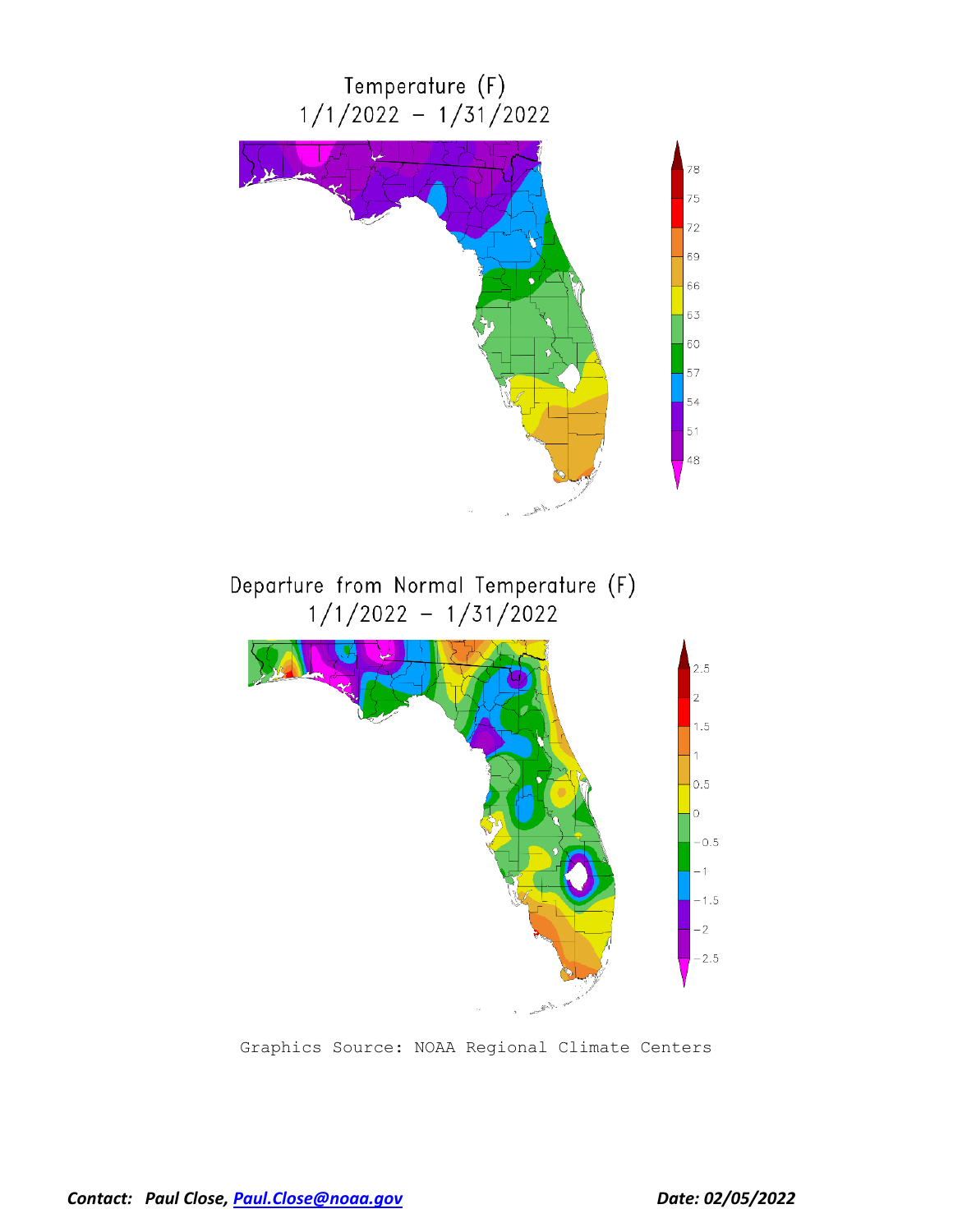Rainfall was also rather variable, but most areas are running below normal, with only some small spots in southwest Florida and the interior running above normal.

#### **JANUARY RAINFALL (inches):**

|                                     |  | January 2022      |            | Normal   | Dep fm  | Records |          |
|-------------------------------------|--|-------------------|------------|----------|---------|---------|----------|
| Location                            |  | Rank              | Rain Total | Jan Rain | Normal  | Began   |          |
| Punta Gorda Area                    |  | 32nd Wettest      | 2.45       | 2.32     | $+0.13$ |         | May 1914 |
| Chiefland 5 ESE                     |  | 21st Driest       | 2.13       | 3.61     | $-1.48$ |         | Jul 1956 |
| Fort Myers Area                     |  | 78th Driest       | 2.05       | 2.43     | $-0.38$ |         | Jan 1902 |
| Tarpon Springs                      |  | 48th Driest(tie)  | 2.00       | 3.03     | $-1.03$ |         | Jan 1892 |
| Bartow                              |  | 60th Driest       | 1.68       | 2.66     | $-0.98$ |         | Jun 1892 |
| Winter Haven Area                   |  | 34th Driest       | 1.55       | 2.49     | $-0.94$ |         | Mar 1941 |
| Archbold Bio Stn                    |  | 30th Driest       | 1.50       | 2.18     | $-0.68$ |         | Jan 1969 |
| Tampa Area                          |  | 55th Driest       | 1.46       | 2.65     | $-1.19$ |         | Apr 1890 |
| Plant City                          |  | 40th Driest       | 1.26       | 3.00     | $-1.74$ |         | Sep 1892 |
| St. Leo                             |  | 29th Driest       | 1.15       | 3.06     | $-1.91$ |         | Apr 1895 |
| Wauchula 2 N                        |  | 24th Driest (tie) | 0.85       | 2.29     | $-1.44$ |         | Jan 1933 |
| Venice                              |  | 15th Driest       | 0.81       | 2.68     | $-1.87$ |         | May 1955 |
| St Petersburg Area                  |  | 24th Driest       | 0.70       | 2.52     | $-1.82$ |         | Aug 1914 |
| Sarasota-Bradenton Area 13th Driest |  |                   | 0.44       | 2.79     | $-2.35$ |         | Jan 1911 |

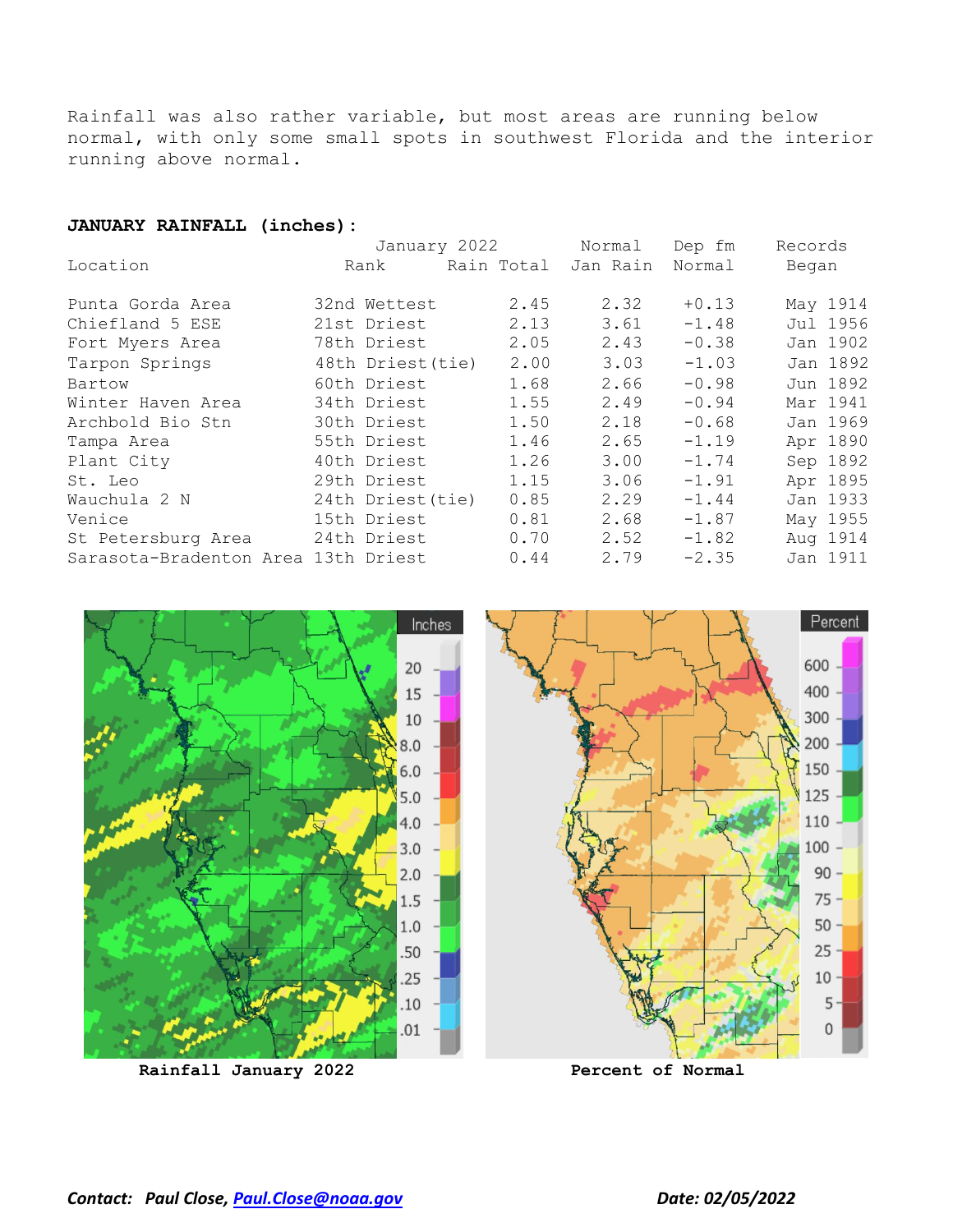Following are tables of the Top Ten Warmest, Coolest, Wettest, and Driest Januarys at some official NWS locations, which include the average/total for this January where available, and the 1991-2020 Normal (average) temperature and rainfall for the month of January.

**CHIEFLAND 5 SE** (Records began in July 1956):

|              | Warmest Januarys |                   | Coolest Januarys |              | Wettest Januarys |              | Driest Januarys |  |
|--------------|------------------|-------------------|------------------|--------------|------------------|--------------|-----------------|--|
| $\mathbf{1}$ | 67.8 in 1974     | 1                 | 47.3 in 1981     | $\mathbf{1}$ | 14.50 in 1964    | $\mathbf{1}$ | 0.25 in 1974    |  |
| 2            | 62.9 in 1993     | 2                 | 47.4 in 1977     | 2            | 10.59 in 1979    | 2            | 0.36 in 2013    |  |
| 3            | 62.8 in 1972     | 3                 | 48.7 in 1958     | 3            | 9.53 in 1994     | 3            | 0.47 in 1957    |  |
| 4            | 62.3 in 2013     | 4                 | 49.0 in 2003     | 4            | 9.39 in 1991     | 4            | 0.61 in 1968    |  |
| .5           | 61.5 in 1957     | $5 -$             | 49.5 in 2010     | 5            | 7.65 in 1987     | .5           | 1.10 in 2001    |  |
| 6            | 61.4 in 1990     | 6                 | 49.6 in 2001     | 6            | 6.97 in 1988     | 6            | 1.11 in 1981    |  |
|              | 61.3 in 2017     | 7                 | 50.0 in 1978     | 7            | 6.54 in 2014     | 7            | 1.15 in 1960    |  |
|              | 61.3 in 1989     | 8                 | 50.5 in 1970     | 8            | 6.22 in 1986     | 8            | 1.51 in 1989    |  |
| 9            | 61.0 in 1975     | 9                 | 51.0 in 1988     | 9            | 6.20 in 1978     | 9            | 1.59 in 1962    |  |
| 10           | 60.6 in 1991     | 10                | 51.2 in 1961     | 10           | 5.84 in 1980     | 10           | 1.60 in 2004    |  |
|              |                  | 11                | 51.3 in 2011     | $\cdots$     |                  | .            |                 |  |
|              |                  | $12 \overline{ }$ | 51.7 in 1976     | 46           | 2.13 in 2022     | 21           | 2.13 in 2022    |  |
|              |                  | 13 <sup>°</sup>   | 51.9 in 2014     |              |                  |              |                 |  |
|              |                  | 14                | 52.7 in 1986     |              |                  |              |                 |  |
|              |                  |                   | 82.7 in 1979     |              |                  |              |                 |  |
|              |                  | 16                | 52.8 in 2022     |              |                  |              |                 |  |

Normal Temperature for January at CHIF1 = 55.3° Normal Rainfall for January at CHIF1 = 3.61 inches

-----------------------------------------------------------------------------

**INVERNESS 3 SE** (Records began in July 1948):

|   | Warmest Januarys  | Coolest Januarys |  |               | Wettest Januarys |  |   | Driest Januarys |  |
|---|-------------------|------------------|--|---------------|------------------|--|---|-----------------|--|
|   | 1 70.3 in 1974    | 1 48.4 in 2003   |  |               | 9.56 in 1994     |  |   | 1 0.00 in 1950  |  |
|   | 2 68.1 in 1950    | 2 48.5 in 1981   |  | $\mathcal{P}$ | 6.47 in 1963     |  |   | 2 0.10 in 2005  |  |
|   | 3 64.8 in 1949    | 3 49.6 in 1977   |  | 3             | 6.38 in 1958     |  |   | 3 0.26 in 1974  |  |
|   | 4 64.6 in 1957    | 4 50.0 in 2010   |  | 4             | 6.26 in 1988     |  |   | 4 0.29 in 2020  |  |
|   | $5, 63.4$ in 1993 | 5 50.7 in 2001   |  | 5             | 6.06 in 1979     |  |   | 5 0.30 in 2013  |  |
|   | 6 63.3 in 1967    | 6 51.6 in 1958   |  | 6             | 5.96 in 1964     |  |   | 6 0.35 in 1951  |  |
|   | 7 63.1 in 1989    | 7 51.9 in 1978   |  | 7             | 5.78 in 1980     |  |   | 0.64 in 1952    |  |
| 8 | 62.6 in 1975      | 8 52.4 in 2014   |  | 8             | 5.60 in 1978     |  | 8 | 0.67 in 1957    |  |
| 9 | 62.4 in 1952      | 9 52.8 in 2018   |  | 9             | 5.53 in 1986     |  | 9 | 0.72 in 1949    |  |
|   | 10 62.0 in 2017   | 10 53.1 in 1988  |  | 10            | 5.44 in 1998     |  |   | 10 0.75 in 2012 |  |
|   |                   |                  |  |               |                  |  |   |                 |  |

-----------------------------------------------------------------------------

Average Temperature for Jan  $1-27$ ,  $2022 = 57.3^\circ$ Normal Temperature for January at INVF1 =  $56.0^\circ$ 

Total Rainfall for Jan  $1-27$ ,  $2022 = 1.80$  inches Normal Rainfall for January at INVF1 = 2.97 inches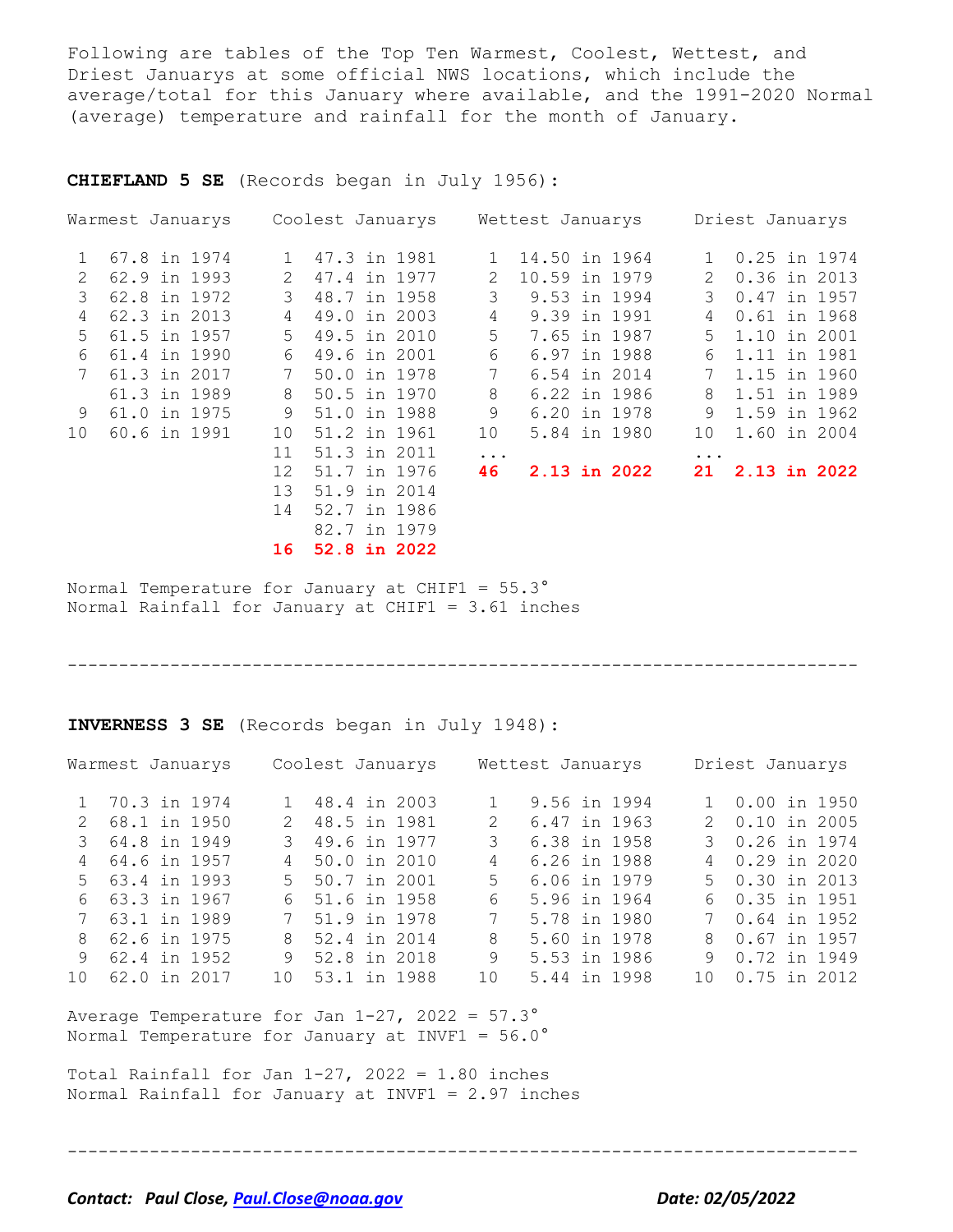#### **BROOKSVILLE AREA** (Records began in January 1892):

|                 | Warmest Januarys |                 | Coolest Januarys |               | Wettest Januarys |   | Driest Januarys     |
|-----------------|------------------|-----------------|------------------|---------------|------------------|---|---------------------|
|                 | 1 71.2 in 1974   |                 | 1 49.8 in 2003   |               | 9.15 in 1912     |   | 1 Trace in 1950     |
| 2.              | 71.0 in 1937     | $\mathcal{L}$   | 50.0 in 2010     | $\mathcal{L}$ | 7.85 in 1994     |   | 2 0.13 in 1927      |
|                 | 3 69.4 in 1950   |                 | 3 51.4 in 1940   | 3             | 7.68 in 1964     |   | 3 0.16 in 2003      |
| $\overline{4}$  | 68.9 in 1947     |                 | 4 51.5 in 2001   | 4             | 7.14 in 1959     |   | 4 0.31 in 1907      |
|                 | 5 68.0 in 1913   |                 | 5 51.7 in 1981   | 5.            | 7.04 in 1906     |   | $5 \t 0.35$ in 1902 |
| 6               | 66.7 in 1972     | 6               | 51.9 in 1977     | 6             | 6.66 in 1988     |   | 6 0.39 in 1943      |
| $7\phantom{0}$  | 66.6 in 1989     |                 | 7 52.0 in 1893   | 7             | 6.19 in 1914     |   | 7 0.44 in 2013      |
| 8               | 66.5 in 1949     | 8               | 52.5 in 1958     | 8             | 6.03 in 1899     |   | 8 0.48 in 1951      |
| 9               | 66.0 in 1917     |                 | 9 52.9 in 1902   | 9             | 5.74 in 1936     | 9 | 0.53 in 1928        |
| 10 <sup>1</sup> | 65.6 in 1932     | 10 <sup>1</sup> | 53.7 in 2014     | 10            | 5.67 in 1958     |   | 10 0.59 in 1937     |
|                 | 65.6 in 1907     |                 |                  |               |                  |   |                     |

Average Temperature for Jan 2022 = Not Available, Numerous Days Missing Normal Temperature for January at BKV = 57.5°

Total Rainfall for Jan 2022 = Not Available, Numerous Days Missing Normal Rainfall for January at BKV = 3.01 inches

-----------------------------------------------------------------------------

**ST LEO** (Records began in April 1895):

|               |  | Warmest Januarys |               | Coolest Januarys |              |    | Wettest Januarys |              |               | Driest Januarys |  |
|---------------|--|------------------|---------------|------------------|--------------|----|------------------|--------------|---------------|-----------------|--|
| $1 \quad$     |  | 71.9 in 1937     |               | 1 51.1 in 1940   |              |    | 8.71 in 1899     |              |               | $0.00$ in 1950  |  |
| $\mathcal{L}$ |  | 69.2 in 1947     | $2^{\circ}$   | 51.7 in 1977     |              | 2  | 7.61 in 1914     |              | $\mathcal{L}$ | 0.18 in 1937    |  |
| $\mathcal{E}$ |  | 68.7 in 1950     | $\mathcal{B}$ | 52.7 in 1981     |              | 3  | 7.55 in 1912     |              | 3             | 0.19 in 2021    |  |
| 4             |  | 67.8 in 1913     | 4             | 53.4 in 1958     |              | 4  | 7.37 in 1903     |              | 4             | 0.25 in 1927    |  |
| 5             |  | 67.5 in 1972     | $5 -$         | 53.6 in 1928     |              | 5  | 7.15 in 1941     |              | .5            | 0.34 in 1907    |  |
| 6             |  | 66.9 in 1949     |               | 6 54.0 in 2010   |              | 6  | 6.32 in 1948     |              | 6             | 0.48 in 1898    |  |
|               |  | 66.6 in 1989     |               |                  | 54.0 in 1931 | 7  | 6.15 in 1904     |              | 7             | 0.51 in 1943    |  |
| 8             |  | 66.5 in 1990     |               | 8 54.6 in 1970   |              | 8  | 6.13 in 1982     |              |               | $0.51$ in 1905  |  |
|               |  | 66.5 in 1916     |               | 54.6 in 1905     |              | 9  | 6.10 in 1906     |              |               | 9 0.52 in 2006  |  |
| 10            |  | 66.4 in 1932     | 10            | 54.9 in 1918     |              | 10 |                  | 6.07 in 2016 |               | 0.52 in 1951    |  |
| $\ddotsc$     |  |                  | $\cdot$       |                  |              | .  |                  |              | $\ddotsc$     |                 |  |
| 79            |  | 58.9 in 2022     | 44            | 58.9 in 2022     |              | 97 |                  | 1.15 in 2022 | 29            | 1.15 in 2022    |  |
|               |  | 58.9 in 1969     |               | 58.9 in 1969     |              |    |                  |              |               |                 |  |
|               |  | 58.9 in 1941     |               | 58.9 in 1941     |              |    |                  |              |               |                 |  |

Normal Temperature for January at STLF1 =  $59.7^\circ$ Normal Rainfall for January at STLF1 = 3.06 inches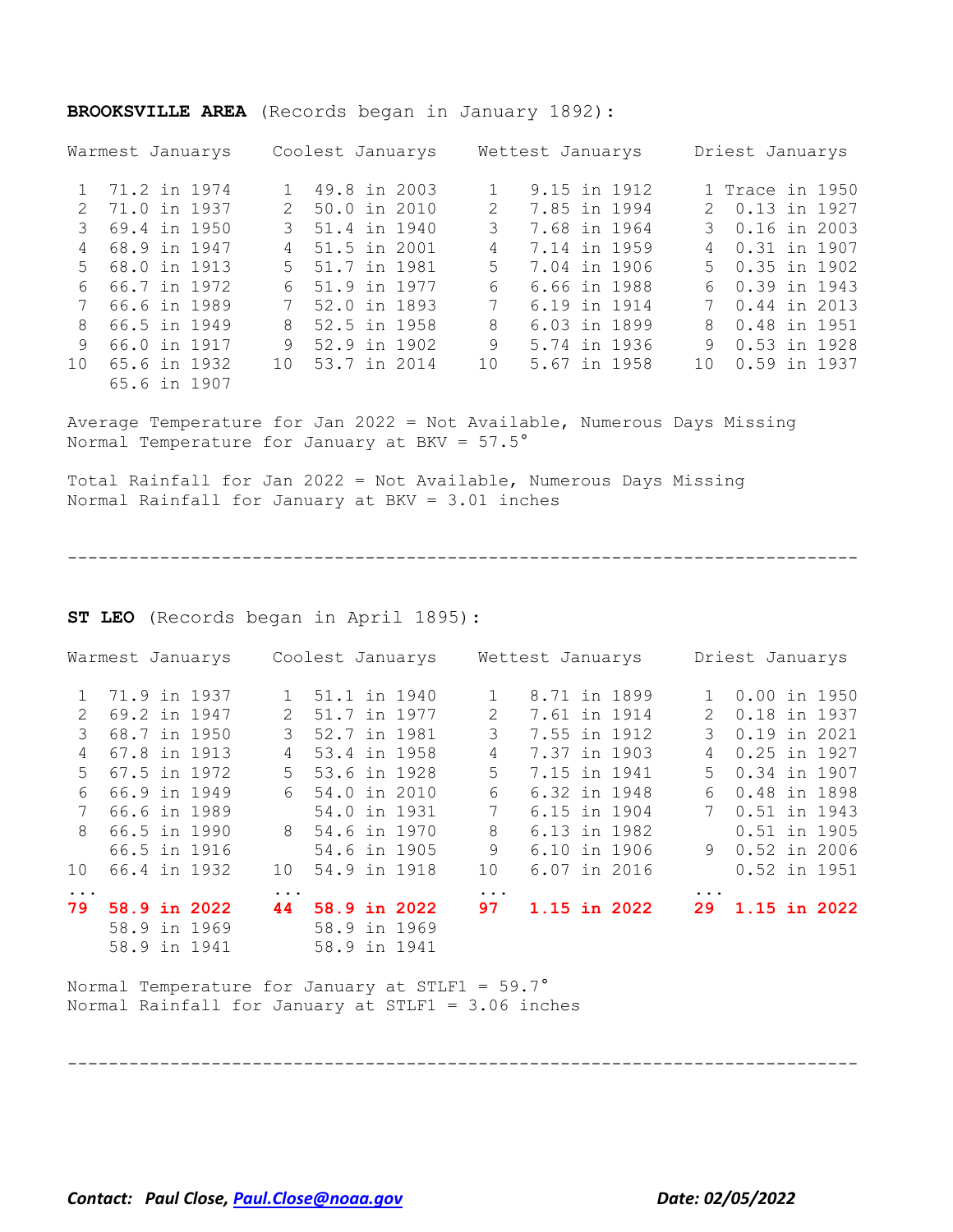|               | Warmest Januarys             |  |               | Coolest Januarys             |  |               | Wettest Januarys             |  |               | Driest Januarys              |  |
|---------------|------------------------------|--|---------------|------------------------------|--|---------------|------------------------------|--|---------------|------------------------------|--|
| $\mathbf{1}$  | 71.4 in 1937                 |  | $1 \quad$     | 49.9 in 1981                 |  |               | 8.23 in 2011                 |  | $1 \quad$     | $0.00$ in 1950               |  |
| $\mathcal{P}$ | 70.0 in 1950                 |  | $\mathcal{L}$ | 51.2 in 1940                 |  | $\mathcal{P}$ | 8.16 in 1948                 |  | $\mathcal{P}$ | 0.07 in 1974                 |  |
| 3             | 69.5 in 1947                 |  | 3             | 52.5 in 1893                 |  | 3             | 7.96 in 1986                 |  | $\mathcal{L}$ | 0.18 in 1898                 |  |
| 4             | 67.9 in 1932                 |  | 4             | 52.8 in 1977                 |  | 4             | 6.43 in 1936                 |  | 4             | 0.22 in 1927                 |  |
| .5            | 67.6 in 1993                 |  | $5 -$         | 53.0 in 2010                 |  | 5.            | 6.17 in 1958                 |  | 5.            | 0.30 in 1907                 |  |
| 6             | 67.5 in 1913                 |  |               | 53.0 in 1958                 |  | 6             | 6.15 in 1964                 |  | 6             | $0.32$ in 1943               |  |
|               | 66.7 in 1989                 |  |               | 7 53.3 in 1956               |  | 7             | 5.91 in 1912                 |  |               | 0.34 in 1905                 |  |
| 8             | 66.6 in 1991                 |  | 8             | 53.6 in 1905                 |  | 8             | 5.88 in 1994                 |  | 8             | 0.36 in 1917                 |  |
| 9.            | 66.4 in 1972                 |  | 9             | 54.6 in 1896                 |  | 9             | 5.87 in 1979                 |  | 9             | 0.48 in 1932                 |  |
|               | 66.4 in 1916                 |  | 10            | 54.8 in 2001                 |  | 10            | 5.82 in 1941                 |  | 10            | 0.51 in 1916                 |  |
| $\ddotsc$     |                              |  | $\ddotsc$     |                              |  | $\ddotsc$     |                              |  | $\cdots$      |                              |  |
| 82.           | 58.4 in 2022<br>58.4 in 1966 |  | 40            | 58.4 in 2022<br>58.4 in 1966 |  | 81            | 2.00 in 2022<br>2.00 in 1967 |  | 48            | 2.00 in 2022<br>2.00 in 1967 |  |

**TARPON SPRINGS** (Records began in January 1892):

Normal Temperature for January at TRPF1 =  $60.0^{\circ}$ Normal Rainfall for January at TRPF1 = 3.03 inches

-----------------------------------------------------------------------------

**TAMPA AREA** (Records began in April 1890):

|               | Warmest Januarys |              |               | Coolest Januarys |              |              | Wettest Januarys |              |               | Driest Januarys                 |  |
|---------------|------------------|--------------|---------------|------------------|--------------|--------------|------------------|--------------|---------------|---------------------------------|--|
| $\mathbf{1}$  |                  | 72.4 in 1937 | 1             | 50.3 in 1981     |              | $\mathbf{1}$ | 8.02 in 1948     |              |               | 1 Trace in 1950                 |  |
| $\mathcal{L}$ |                  | 71.1 in 1974 | $2^{\circ}$   | 51.2 in 1977     |              | 2            | 6.73 in 1904     |              | $\mathcal{L}$ | 0.08 in 1927                    |  |
| $\mathcal{E}$ |                  | 69.5 in 1950 | $\mathcal{E}$ | 51.9 in 1940     |              | 3            |                  | 6.45 in 1899 |               | $\mathcal{B}$<br>$0.11$ in 2003 |  |
| 4             |                  | 69.1 in 1947 | 4             | 53.3 in 1958     |              | 4            | 6.33 in 1903     |              | 4             | 0.17 in 1974                    |  |
| .5            |                  | 68.1 in 1913 | 5             | 54.0 in 1970     |              | 5            | 6.28 in 2011     |              | 5.            | 0.18 in 1949                    |  |
| 6             |                  | 67.6 in 1932 | 6             | 54.7 in 2010     |              | 6            | 6.18 in 2016     |              | 6             | 0.26 in 1932                    |  |
| 7             |                  | 67.2 in 1949 | 7             | 54.8 in 2003     |              | 7            | 6.17 in 1912     |              | 7             | 0.28 in 1902                    |  |
| 8             |                  | 67.1 in 2013 | 8             | 55.0 in 1978     |              | 8            |                  | 5.72 in 1979 | 8             | 0.29 in 1916                    |  |
|               |                  | 67.1 in 1989 | 9             | 55.1 in 1893     |              | 9            | 5.42 in 1996     |              | 9             | 0.35 in 1943                    |  |
|               |                  | 67.1 in 1916 | 10            | 55.2 in 2001     |              | 10           | 5.41 in 1958     |              | 10            | 0.39 in 1935                    |  |
|               |                  |              | $\cdots$      |                  |              | $\ddotsc$    |                  |              |               |                                 |  |
| 40            |                  | 62.6 in 2022 | 90            | 62.6 in 2022     |              | 78           | 1.46 in 2022     |              |               | 55 1.46 in 2022                 |  |
|               |                  | 62.6 in 2006 |               |                  | 62.6 in 2006 |              |                  |              |               |                                 |  |
|               |                  | 62.6 in 2005 |               | 62.6 in 2005     |              |              |                  |              |               |                                 |  |
|               |                  | 62.6 in 1939 |               | 62.6 in 1939     |              |              |                  |              |               |                                 |  |

-----------------------------------------------------------------------------

Normal Temperature for January at TPA = 62.0° Normal Rainfall for January at TPA = 2.65 inches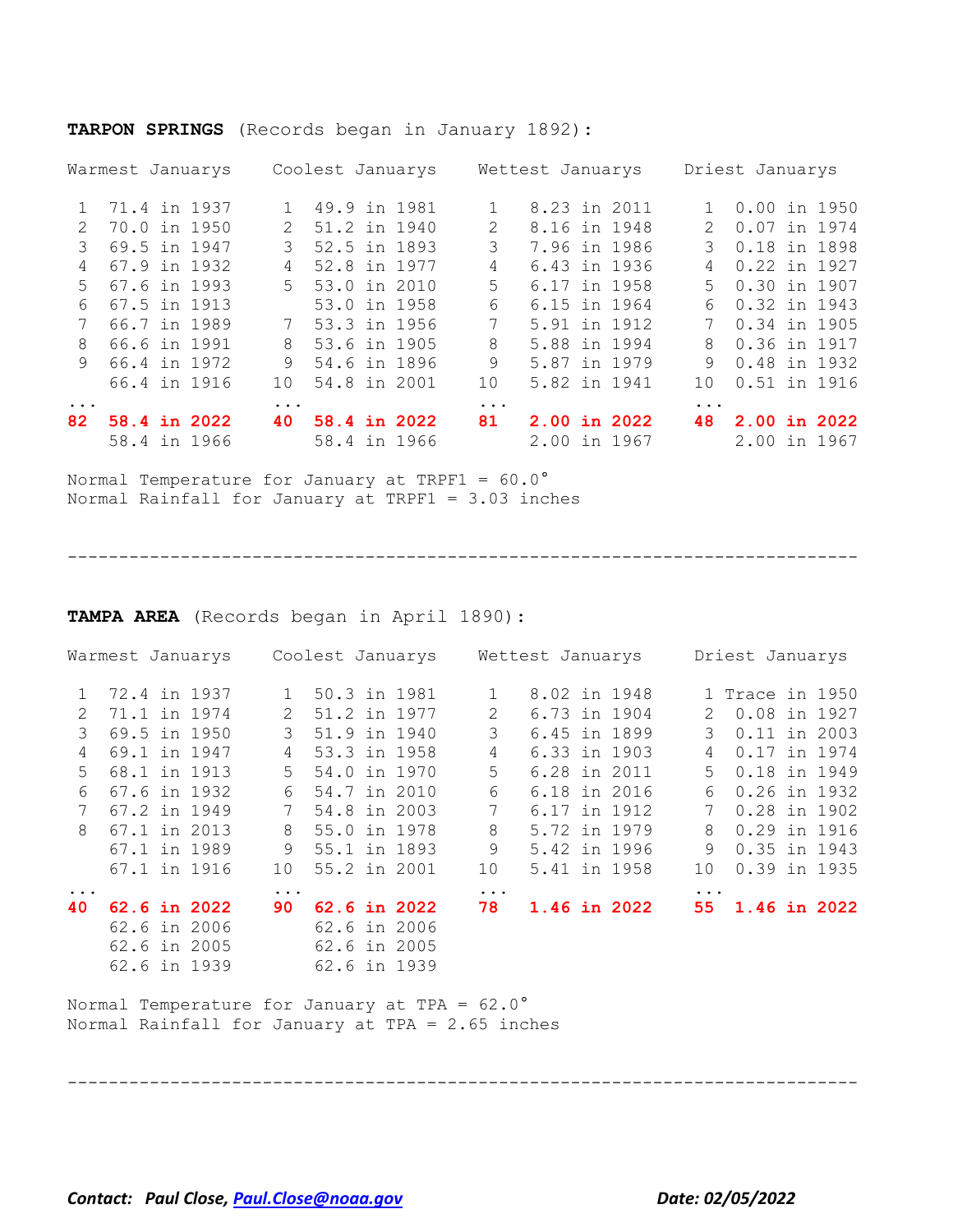|               | Warmest Januarys |  |                 | Coolest Januarys |              |                | Wettest Januarys |  |                  |               | Driest Januarys   |              |
|---------------|------------------|--|-----------------|------------------|--------------|----------------|------------------|--|------------------|---------------|-------------------|--------------|
| $\mathbf{1}$  | 73.3 in 1937     |  |                 | 1 53.3 in 1940   |              |                |                  |  | 10.39 in 1948    |               | 1 Trace in 1950   |              |
| $\mathcal{L}$ | 71.8 in 1974     |  | $\mathcal{L}$   | 53.9 in 1981     |              | $\overline{2}$ |                  |  | 7.45 in 1964     | $\mathcal{P}$ | 0.08 in 1956      |              |
| 3             | 70.8 in 1947     |  | 3               | 54.7 in 1977     |              | 3              |                  |  | 7.13 in 2016     | 3             | $0.12$ in 2003    |              |
| 4             | 70.4 in 1950     |  | 4               | 55.3 in 2010     |              | 4              |                  |  | 6.71 in 1915     | 4             | 0.13 in 1927      |              |
| .5            | 69.8 in 1932     |  | $5 -$           | 56.2 in 2003     |              | 5              |                  |  | 6.37 in 1996     | .5            | 0.16 in 1976      |              |
| 6             | 69.5 in 1972     |  | 6               | 56.9 in 2001     |              | 6              |                  |  | 6.30 in 1925     | 6             | 0.27 in 1916      |              |
|               | 68.4 in 2013     |  |                 | 7 57.2 in 1970   |              | 7              |                  |  | 6.20 in 1991     |               | 7<br>0.42 in 2021 |              |
|               | 68.4 in 1916     |  |                 | 57.2 in 1918     |              | 8              |                  |  | 5.91 in 1973     |               |                   | 0.42 in 1952 |
| 9             | 68.2 in 1989     |  |                 | 9 57.6 in 1956   |              | 9              |                  |  | 5.45 in 1979     | 9             | 0.43 in 1968      |              |
| 1 O           | 67.7 in 1993     |  | 10 <sup>°</sup> | 58.0 in 1978     |              | 10             |                  |  | 5.26 in 1958     | 1 O           | 0.44 in 1974      |              |
| $\ddots$      |                  |  | $\ddotsc$       |                  |              | $\ddots$       |                  |  |                  | $\ddotsc$     |                   |              |
| 44            | 63.2 in 2022     |  | 56.             |                  | 63.2 in 2022 | 85             |                  |  | $0.70$ in $2022$ | 24            | $0.70$ in 2022    |              |
|               | 63.2 in 1971     |  |                 | 63.2 in 1971     |              |                |                  |  |                  |               |                   |              |
|               | 63.2 in 1968     |  |                 | 63.2 in 1968     |              |                |                  |  |                  |               |                   |              |

**ST PETERSBURG AREA** (Records began in August 1914):

Normal Temperature for January at SPG = 62.2° Normal Rainfall for January at SPG = 2.52 inches

-----------------------------------------------------------------------------

**PLANT CITY** (Records began in September 1892):

|               | Warmest Januarys |              |                | Coolest Januarys |              |                | Wettest Januarys |                     |           | Driest Januarys |              |
|---------------|------------------|--------------|----------------|------------------|--------------|----------------|------------------|---------------------|-----------|-----------------|--------------|
|               | 1 71.2 in 1974   |              |                | 50.8 in 1981     |              |                | 9.03 in 1948     |                     |           | 1 0.00 in 1950  |              |
|               |                  | 71.2 in 1937 | 2              | 52.1 in 1940     |              | 2              |                  | 6.88 in 2016        |           | 2 Trace in 1905 |              |
| $\mathcal{S}$ |                  | 69.9 in 1947 | 3              | 53.1 in 1977     |              | 3              | 6.70 in 1912     |                     | 3         | 0.07 in 1927    |              |
| 4             |                  | 68.8 in 1972 | $\overline{4}$ | 54.5 in 1905     |              | 4              | 6.39 in 1964     |                     | 4         | 0.21 in 1949    |              |
| .5            |                  | 68.4 in 1950 |                |                  | 54.5 in 1893 | 5              | 6.33 in 1973     |                     | 5         | 0.25 in 1937    |              |
| 6             |                  | 68.2 in 1913 | 6              | 54.7 in 1958     |              | 6              | 6.12 in 1993     |                     | 6         | 0.27 in 1923    |              |
|               |                  | 66.9 in 2013 | 7              | 54.9 in 2003     |              | $7\phantom{.}$ | 5.98 in 1959     |                     |           |                 | 0.28 in 1907 |
|               |                  | 66.9 in 1993 |                | 54.9 in 1931     |              | 8              | 5.97 in 1979     |                     | 8         | $0.29$ in 1902  |              |
|               |                  | 66.9 in 1975 | 9              | 55.2 in 2010     |              | 9              |                  | 5.94 in 1996        | 9         | 0.32 in 1976    |              |
| 10            |                  | 66.7 in 1991 | 10             | 55.7 in 2001     |              | 10             | 5.86 in 1926     |                     | 10        |                 | 0.36 in 1968 |
|               |                  | 66.7 in 1989 |                |                  |              | $\ddots$ .     |                  |                     | $\ddotsc$ |                 |              |
|               |                  | 66.7 in 1949 |                |                  |              | 85             |                  | <b>1.26 in 2022</b> | 40        | 1.26 in 2022    |              |
| 55            |                  | 61.1 in 2022 | $\cdots$<br>61 |                  | 61.1 in 2022 |                |                  |                     |           |                 |              |

61.1 in 2002 61.1 in 2002

Normal Temperature for January at PLCF1 =  $62.4^{\circ}$ Normal Rainfall for January at PLCF1 = 3.00 inches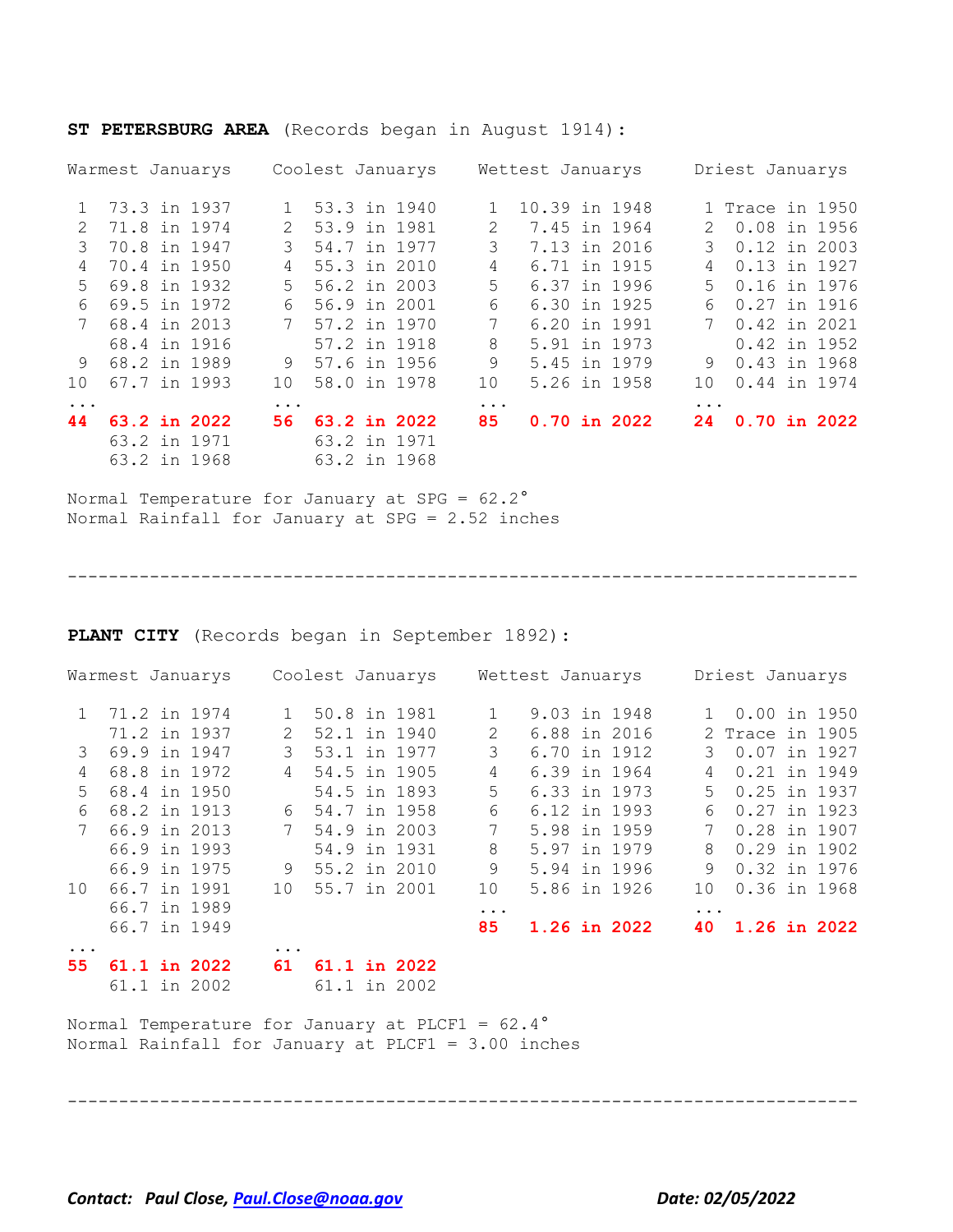|                 | Warmest Januarys |                 | Coolest Januarys |                 | Wettest Januarys |                 | Driest Januarys     |
|-----------------|------------------|-----------------|------------------|-----------------|------------------|-----------------|---------------------|
| 1               | 71.6 in 1937     |                 | 1 51.9 in 1977   |                 | 8.74 in 1948     |                 | 1 0.04 in 1927      |
| $\mathcal{P}$   | 71.0 in 1974     |                 | 2 52.8 in 1940   | $\mathcal{L}$   | 8.66 in 1993     |                 | 2 0.12 in 1950      |
| 3               | 69.2 in 1947     |                 | 3 53.1 in 1981   | 3               | 7.21 in 1979     |                 | 3 0.20 in 1949      |
| 4               | 68.9 in 1950     |                 | 4 53.4 in 1958   | 4               | 6.77 in 2016     | $\overline{4}$  | 0.26 in 1971        |
|                 | 5 68.4 in 1932   |                 | 5 54.3 in 1970   | 5               | 5.98 in 1915     |                 | $5 \t 0.27$ in 1951 |
| 6               | 67.7 in 1989     |                 | 6 55.3 in 1978   | 6               | 5.91 in 1925     |                 | 6 0.29 in 1968      |
|                 | 67.6 in 1916     |                 | 7 55.6 in 2010   | 7               | 5.78 in 2011     | 7               | 0.40 in 1990        |
| $\mathcal{R}$   | 67.5 in 1993     | 8               | 56.3 in 2003     | 8               | 5.71 in 1964     |                 | 8 0.41 in 2013      |
|                 | 67.5 in 1917     | 9               | 56.4 in 1956     | 9               | 5.60 in 1966     | 9               | 0.44 in 2021        |
| 10 <sup>1</sup> | 67.3 in 2013     | 10 <sup>1</sup> | 56.6 in 2001     | 10 <sup>°</sup> | 5.56 in 1996     | 10 <sup>1</sup> | 0.46 in 1922        |
|                 | 67.3 in 1972     |                 |                  |                 |                  |                 |                     |

**LAKELAND AREA** (Records began in January 1915):

Average Temperature for Jan  $1-24$ ,  $2022 = 61.7^\circ$ Normal Temperature for January at LLDF1 = 62.2°

Total Rainfall for Jan  $1-24$ ,  $2022 = 0.87$  inches Normal Rainfall for January at LLDF1 = 2.99 inches

-----------------------------------------------------------------------------

**WINTER HAVEN AREA** (Records began in March 1941):

|                 | Warmest Januarys |  |                 | Coolest Januarys |  |               | Wettest Januarys |  |                 | Driest Januarys |  |
|-----------------|------------------|--|-----------------|------------------|--|---------------|------------------|--|-----------------|-----------------|--|
|                 | 1 71.7 in 1974   |  |                 | 1 51.9 in 1981   |  |               | 7.46 in 1948     |  |                 | 1 0.02 in 1950  |  |
| $\mathcal{D}$   | 71.4 in 1989     |  | $2^{\circ}$     | 53.2 in 1977     |  | $\mathcal{L}$ | 6.57 in 1979     |  | $\mathcal{P}$   | 0.14 in 1949    |  |
| 3               | 71.3 in 1947     |  | 3               | 54.9 in 1958     |  | 3             | 5.91 in 1966     |  | 3               | 0.19 in 2013    |  |
| 4               | 69.6 in 1950     |  | $\overline{4}$  | 55.0 in 2003     |  | 4             | 5.88 in 2016     |  | 4               | 0.20 in 1951    |  |
| $5 -$           | 68.9 in 1991     |  | .5              | 55.6 in 2010     |  | 5             | 5.78 in 1996     |  | .5              | 0.24 in 1971    |  |
| 6               | 68.3 in 1972     |  | 6               | 56.9 in 2001     |  | 6             | 5.62 in 1993     |  | 6               | 0.29 in 2021    |  |
|                 | 67.6 in 1993     |  |                 | 7 57.1 in 1970   |  |               | 5.62 in 1964     |  | 7               | 0.40 in 1968    |  |
| 8               | 67.5 in 1949     |  | 8               | 57.2 in 1976     |  | 8             | 5.39 in 1973     |  | 8               | 0.42 in 1981    |  |
| 9               | 67.2 in 1990     |  | 9               | 57.5 in 1985     |  | 9             | 5.30 in 1958     |  | 9               | 0.48 in 1952    |  |
| 10 <sup>1</sup> | 66.7 in 2013     |  | 10 <sup>1</sup> | 57.7 in 1978     |  | 10            | 5.22 in 2004     |  | 10 <sup>1</sup> | $0.58$ in 2020  |  |
|                 | 66.7 in 1975     |  |                 |                  |  | $\ddotsc$     |                  |  | $\cdots$        |                 |  |
| $\ddotsc$       |                  |  | $\ddotsc$       |                  |  | 48            | 1.55 in 2022     |  |                 | 34 1.55 in 2022 |  |
| 41              | $61.2$ in 2022   |  | 33.             | 61.2 in 2022     |  |               |                  |  |                 |                 |  |

-----------------------------------------------------------------------------

Normal Temperature for January at  $GIF = 62.2^\circ$ Normal Rainfall for January at GIF = 2.49 inches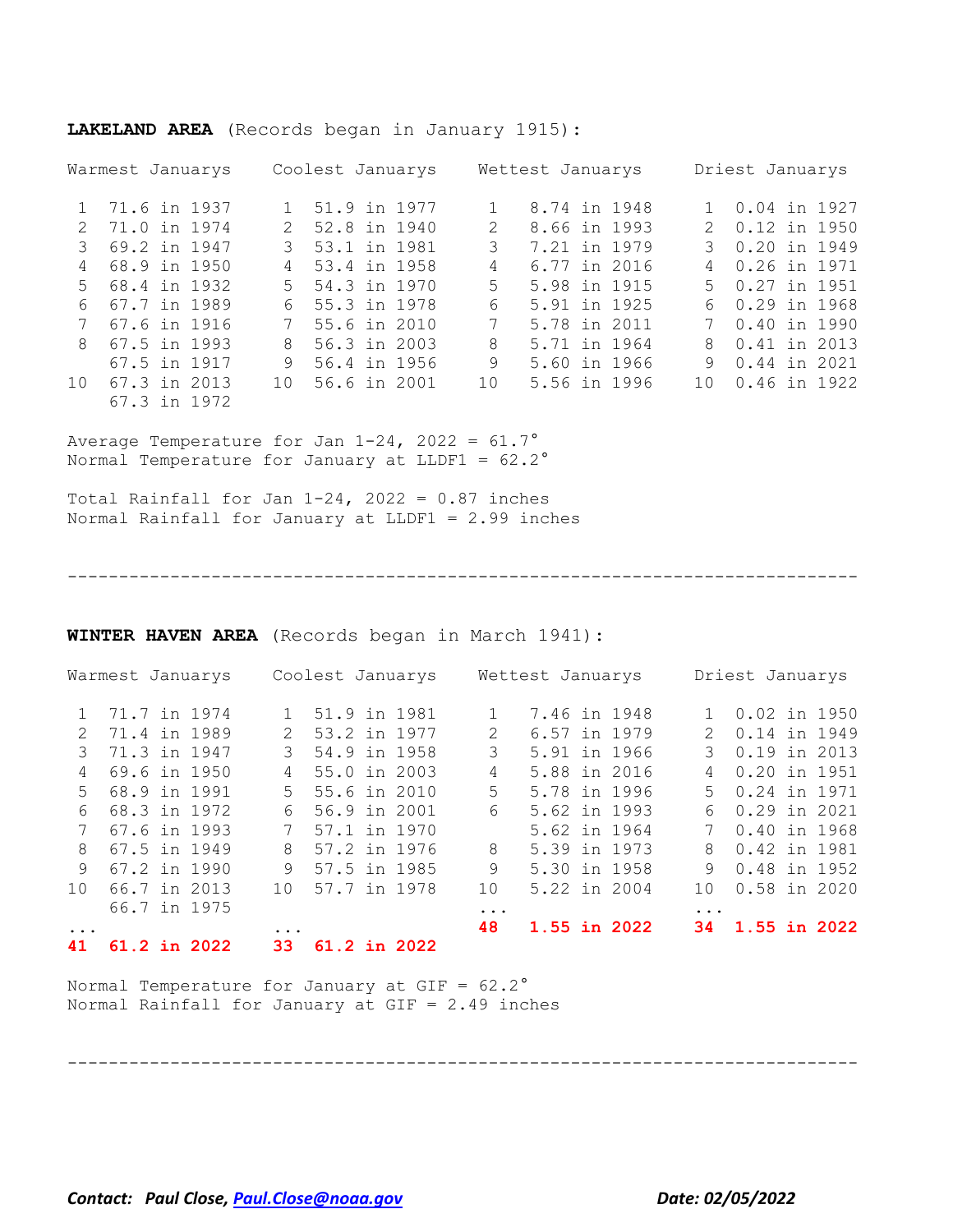#### **BARTOW** (Records began in June 1892):

|               | Warmest Januarys | Coolest Januarys            | Wettest Januarys   | Driest Januarys               |  |  |  |
|---------------|------------------|-----------------------------|--------------------|-------------------------------|--|--|--|
|               | 71.2 in 1974     | 1 52.6 in 1981              | 7.79 in 1948       | 0.03 in 1950                  |  |  |  |
| $\mathcal{L}$ | 70.7 in 1937     | 54.0 in 1977<br>$2^{\circ}$ | 7.18 in 1926<br>2  | 0.10 in 1927<br>$\mathcal{L}$ |  |  |  |
| 3             | 68.3 in 1950     | 54.9 in 1958<br>3           | 3<br>6.99 in 2016  | 0.16 in 1949<br>3             |  |  |  |
| 4             | 68.0 in 1991     | 54.9 in 1956                | 4<br>6.98 in 1915  | 0.19 in 1990<br>4             |  |  |  |
| $5 -$         | 67.9 in 1989     | 5 55.5 in 2010              | 5<br>6.65 in 1958  | 0.23 in 1902<br>.5            |  |  |  |
| 6             | 67.7 in 1972     | 55.8 in 2003<br>6           | 6<br>6.64 in 1903  | 0.25 in 1974<br>6             |  |  |  |
|               | 67.6 in 1947     | 56.0 in 1905                | 7<br>6.60 in 1936  | 0.31 in 1968<br>7             |  |  |  |
| 8             | 67.2 in 1913     | 56.0 in 1896                | 8<br>6.17 in 1912  | 0.33 in 1951<br>8             |  |  |  |
| 9             | 67.0 in 1993     | 9 56.4 in 1910              | 9<br>6.13 in 1973  | 0.34 in 1971<br>9             |  |  |  |
|               | 67.0 in 1975     | 56.6 in 1970<br>10          | 6.02 in 1966<br>10 | $0.35$ in 2021<br>10          |  |  |  |
| $\ddots$      |                  | $\ddotsc$                   | $\ddots$           | $\ddotsc$                     |  |  |  |
| 66.           | 59.6 in 2022     | 59.6 in 2022<br>24          | 69<br>1.68 in 2022 | 1.68 in 2022<br>60.           |  |  |  |
|               | 59.6 in 2016     | 59.6 in 2016                |                    |                               |  |  |  |
|               | 59.6 in 1988     | 59.6 in 1988                |                    |                               |  |  |  |

Normal Temperature for January at BARF1 = 61.2° Normal Rainfall for January at BARF1 = 2.66 inches

-----------------------------------------------------------------------------

**SARASOTA-BRADENTON AREA** (Records began in January 1911):

| Warmest Januarys |              |  |              | Coolest Januarys |              |  |  | Wettest Januarys |               |  |  | Driest Januarys |                |  |  |
|------------------|--------------|--|--------------|------------------|--------------|--|--|------------------|---------------|--|--|-----------------|----------------|--|--|
|                  | 72.0 in 1937 |  |              |                  | 50.7 in 1981 |  |  |                  | 10.26 in 1998 |  |  |                 | $0.00$ in 1950 |  |  |
| $\mathcal{L}$    | 71.1 in 1974 |  |              | $\mathcal{L}$    | 52.3 in 1977 |  |  | 2                | 9.03 in 1993  |  |  |                 | 0.02 in 1927   |  |  |
| 3                | 70.5 in 1950 |  |              | 3                | 53.5 in 1940 |  |  | 3                | 7.84 in 1948  |  |  | 3               | 0.03 in 1974   |  |  |
| 4                | 67.9 in 1993 |  |              | 4                | 54.8 in 2003 |  |  | 4                | 7.52 in 1958  |  |  | 4               | 0.15 in 1947   |  |  |
| .5               | 67.7 in 1990 |  |              | .5               | 55.2 in 1978 |  |  | 5                | 6.24 in 2006  |  |  |                 | 5 0.20 in 2013 |  |  |
| 6                | 67.6 in 1989 |  |              | 6                | 55.4 in 2010 |  |  | 6                | 5.92 in 1979  |  |  |                 | 0.20 in 1937   |  |  |
|                  | 67.5 in 1916 |  |              |                  | 55.8 in 1958 |  |  | 7                | 5.38 in 1912  |  |  |                 | 0.22 in 1956   |  |  |
| 8                | 67.1 in 1991 |  |              | 8                | 56.4 in 2001 |  |  | 8                | 5.24 in 1936  |  |  | 8               | $0.28$ in 2003 |  |  |
|                  | 67.1 in 1932 |  |              | 9                | 56.6 in 1928 |  |  | 9                | 5.15 in 1966  |  |  | 9               | 0.29 in 1990   |  |  |
| 10               | 67.0 in 2013 |  |              | 10 <sup>°</sup>  | 56.7 in 1985 |  |  | 10               | 4.88 in 1915  |  |  | 10 <sup>°</sup> | 0.34 in 2001   |  |  |
| $\ddots$ .       |              |  |              | $\ddotsc$        |              |  |  |                  |               |  |  |                 | 0.34 in 1933   |  |  |
| 52               |              |  | 62.0 in 2022 | 52               | 62.0 in 2022 |  |  |                  |               |  |  | 12 <sup>1</sup> | 0.40 in 1976   |  |  |
|                  | 62.0 in 1963 |  |              |                  | 62.0 in 1963 |  |  |                  |               |  |  | 13 <sup>1</sup> | $0.44$ in 2022 |  |  |

-----------------------------------------------------------------------------

Normal Temperature for January at SRQ = 62.4° Normal Rainfall for January at SRQ = 2.79 inches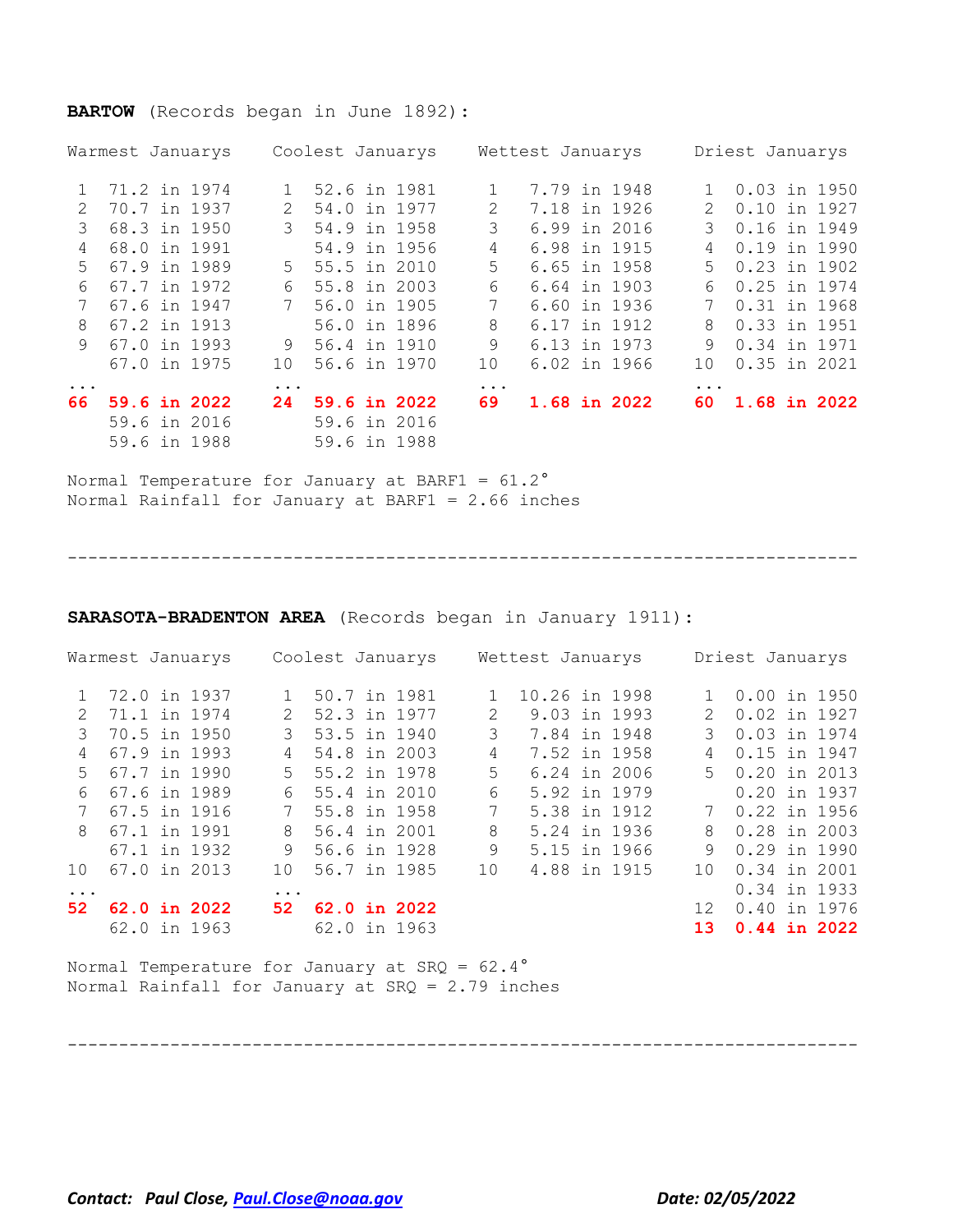**VENICE** (Records began in April 1955):

| Warmest Januarys |                     |  | Coolest Januarys |              |  |              | Wettest Januarys |              |  |  |                   | Driest Januarys |  |  |  |
|------------------|---------------------|--|------------------|--------------|--|--------------|------------------|--------------|--|--|-------------------|-----------------|--|--|--|
|                  | 69.9 in 1989        |  |                  | 50.8 in 1981 |  |              |                  | 9.32 in 1958 |  |  |                   | 0.10 in 1968    |  |  |  |
| $\mathcal{L}$    | 69.8 in 1974        |  |                  | 53.5 in 1977 |  |              | 2                | 7.34 in 2016 |  |  | 2                 | $0.15$ in 2003  |  |  |  |
| 3                | 69.2 in 1972        |  | 3                | 56.0 in 1958 |  |              | 3                | 7.00 in 1973 |  |  | 3                 | 0.24 in 1974    |  |  |  |
| 4                | 69.1 in 2013        |  | 4                |              |  | 56.3 in 2003 | 4                | 6.62 in 1966 |  |  | 4                 | 0.27 in 1990    |  |  |  |
| $5^{\circ}$      | 65.7 in 1999        |  | .5               | 56.4 in 1985 |  |              | 5                | 6.39 in 1993 |  |  | 5                 | 0.36 in 2012    |  |  |  |
| 6                | 65.3 in 2017        |  | 6                |              |  | 56.6 in 1978 | 6                | 6.28 in 1979 |  |  | 6                 | 0.37 in 2001    |  |  |  |
|                  | 65.2 in 2020        |  |                  |              |  | 56.6 in 1976 | 7                | 5.89 in 1999 |  |  |                   | 0.41 in 2021    |  |  |  |
| 8                | 65.1 in 1975        |  | 8                | 57.1 in 2001 |  |              | 8                | 4.78 in 1991 |  |  | 8                 | 0.43 in 1975    |  |  |  |
|                  | 65.1 in 1967        |  | 9                | 57.7 in 1970 |  |              | 9                | 4.54 in 1994 |  |  | 9                 | 0.46 in 1971    |  |  |  |
| 10               | 64.9 in 1998        |  |                  | 57.7 in 1956 |  |              | 10               | 4.41 in 1996 |  |  | 10                | 0.49 in 2013    |  |  |  |
| $\ddots$ .       |                     |  | $\cdots$         |              |  |              |                  |              |  |  | 11                | 0.54 in 1982    |  |  |  |
| 25               | <b>61.0 in 2022</b> |  | 35               |              |  | 61.0 in 2022 |                  |              |  |  | $12 \overline{ }$ | $0.56$ in 2006  |  |  |  |
|                  | 61.0 in 2011        |  |                  | 61.0 in 2011 |  |              |                  |              |  |  | 13                | 0.65 in 1976    |  |  |  |
|                  | 61.0 in 1980        |  |                  | 61.0 in 1980 |  |              |                  |              |  |  | 14                | 0.66 in 1981    |  |  |  |
|                  |                     |  |                  |              |  |              |                  |              |  |  | 15 <sub>1</sub>   | $0.81$ in 2022  |  |  |  |

Normal Temperature for January at VNCF1 =  $62.0^{\circ}$ Normal Rainfall for January at VNCF1 = 2.68 inches

-----------------------------------------------------------------------------

**MYAKKA RIVER STATE PARK** (Temperature records began in March 1956 and Rainfall records began in Sep 1943):

| Warmest Januarys |                 |  | Coolest Januarys |                |  |  |                 | Wettest Januarys |  |  |  | Driest Januarys |  |  |  |
|------------------|-----------------|--|------------------|----------------|--|--|-----------------|------------------|--|--|--|-----------------|--|--|--|
|                  | 1 69.5 in 1974  |  |                  | 1 52.1 in 1981 |  |  |                 | 9.30 in 1993     |  |  |  | 1 0.00 in 1974  |  |  |  |
|                  | 2 69.2 in 1993  |  |                  | 2 53.5 in 1970 |  |  | $\mathcal{L}$   | 8.25 in 1973     |  |  |  | $0.00$ in 1950  |  |  |  |
|                  | 3 67.7 in 1972  |  |                  | 3 54.5 in 1977 |  |  | 3               | 7.38 in 1979     |  |  |  | 3 0.08 in 2003  |  |  |  |
|                  | 4 67.4 in 2013  |  |                  | 4 54.9 in 2003 |  |  | 4               | 6.84 in 2016     |  |  |  | 4 0.09 in 1968  |  |  |  |
|                  | 67.4 in 1991    |  |                  | 5 55.0 in 1958 |  |  | 5.              | 6.82 in 1958     |  |  |  | 5 0.17 in 1990  |  |  |  |
|                  | 6 67.3 in 1989  |  |                  | 6 56.1 in 2001 |  |  | 6               | 5.64 in 1999     |  |  |  | 6 0.21 in 2001  |  |  |  |
|                  | 67.3 in 1975    |  |                  | 7 57.3 in 1961 |  |  | $7\phantom{.0}$ | 5.53 in 1987     |  |  |  | 7 0.27 in 2021  |  |  |  |
| 8                | 67.0 in 1990    |  |                  | 8 57.4 in 1963 |  |  | 8               | 5.42 in 1991     |  |  |  | 8 0.31 in 2006  |  |  |  |
|                  | 66.6 in 2017    |  |                  | 9 57.8 in 1985 |  |  | 9               | 5.13 in 1966     |  |  |  | 9 0.32 in 1951  |  |  |  |
|                  | 10 66.3 in 2007 |  |                  | 57.8 in 1978   |  |  | 10              | 5.03 in 1998     |  |  |  | 10 0.54 in 1975 |  |  |  |

Average Temperature for Jan 2022 = Not Available Yet Normal Temperature for January at MKCF1 =  $62.2^\circ$ 

Total Rainfall for Jan 2022 = Not Available Yet Normal Rainfall for January at MKCF1 = 2.85 inches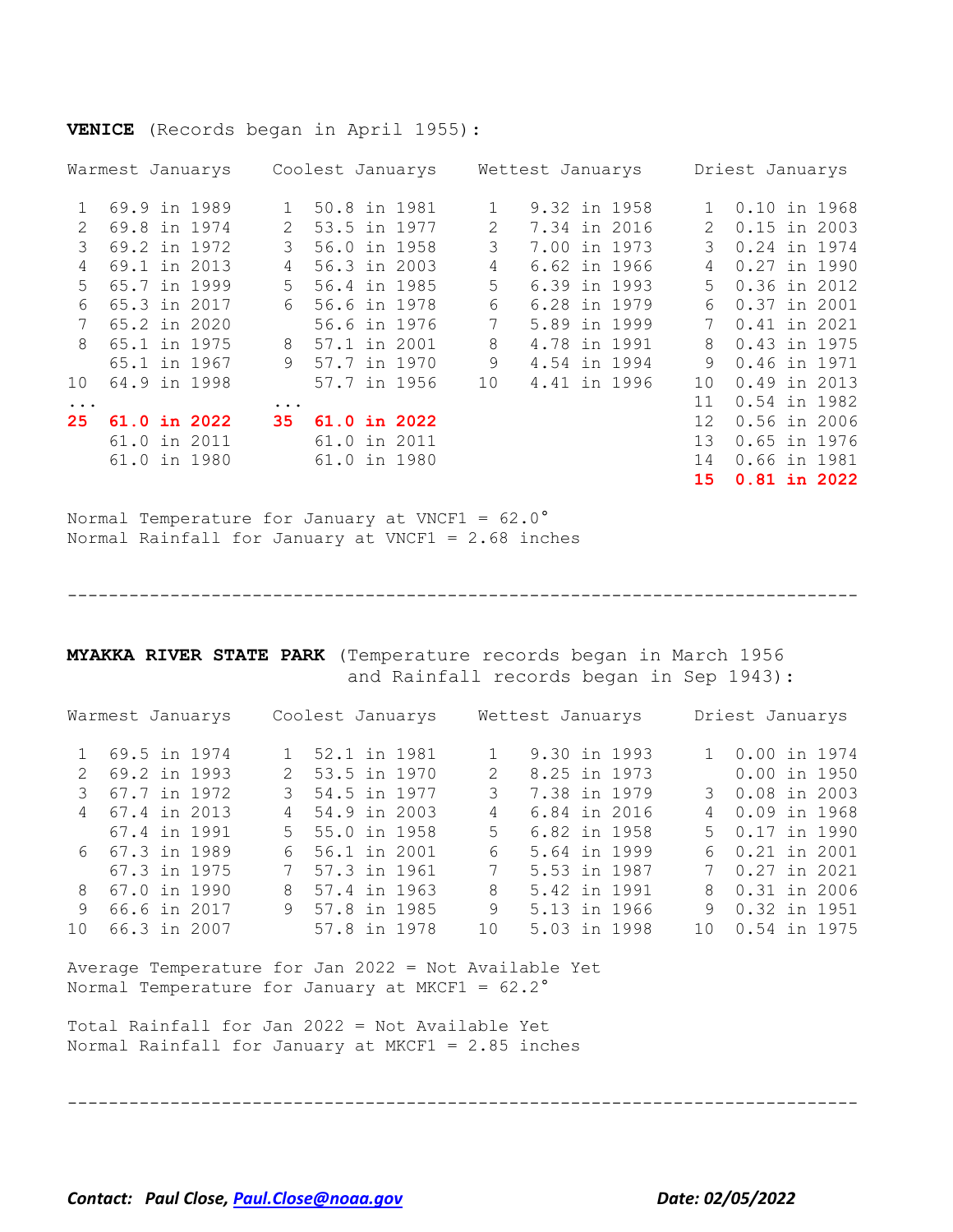| Warmest Januarys |              |              | Coolest Januarys |    | Wettest Januarys |                  | Driest Januarys |                  |  |  |
|------------------|--------------|--------------|------------------|----|------------------|------------------|-----------------|------------------|--|--|
| 1                | 73.1 in 1937 | $\mathbf{1}$ | 47.4 in 2010     | 1  |                  | 7.84 in 1979     | $\mathbf{1}$    | $0.00$ in 2001   |  |  |
| 2                | 71.4 in 1974 | 2            | 52.5 in 1981     | 2  |                  | 7.26 in 1973     |                 | $0.00$ in 2000   |  |  |
| 3                | 69.9 in 1947 | 3            | 53.1 in 2001     | 3  |                  | 7.20 in 1958     | 3               | 0.03 in 1974     |  |  |
| 4                | 69.0 in 1972 | 4            | 54.3 in 1940     | 4  |                  | 6.89 in 2016     | 4               | 0.08 in 1950     |  |  |
| 5                | 68.1 in 1991 | 5            | 54.7 in 1977     | 5  |                  | 6.49 in 1966     | 5               | 0.14 in 1990     |  |  |
| 6                | 67.9 in 1989 | 6            | 56.1 in 1956     | 6  |                  | 6.09 in 1998     | 6               | 0.26 in 1949     |  |  |
| 7                | 67.8 in 1990 | 7            | 56.7 in 2014     | 7  |                  | 5.93 in 1993     | 7               | 0.27 in 1935     |  |  |
| 8                | 67.7 in 1950 | 8            | 57.0 in 1970     | 8  |                  | 4.53 in 1936     | 8               | 0.29 in 2013     |  |  |
| 9                | 67.5 in 1975 | 9            | 57.1 in 2011     | 9  |                  | 4.29 in 1983     | 9               | 0.30 in 1992     |  |  |
| 10               | 67.0 in 1993 |              | 57.1 in 1978     | 10 |                  | 4.19 in 1948     | 10              | $0.33$ in 2006   |  |  |
|                  |              | 11           | 57.5 in 2018     | .  |                  |                  | $\cdots$        |                  |  |  |
|                  |              | 12           | 57.9 in 1985     | 65 |                  | $0.85$ in $2022$ | 24              | $0.85$ in $2022$ |  |  |
|                  |              | 13           | 58.5 in 2004     |    |                  | 0.85 in 1933     |                 | 0.85 in 1933     |  |  |
|                  |              |              | 58.5 in 2022     |    |                  |                  |                 |                  |  |  |
|                  |              | 15           | 58.7 in 2012     |    |                  |                  |                 |                  |  |  |
|                  |              |              | 58.7 in 1944     |    |                  |                  |                 |                  |  |  |
|                  |              | 17           | 58.9 in 2022     |    |                  |                  |                 |                  |  |  |

**WAUCHULA 2 N** (Records began in January 1933):

Normal Temperature for January at WAUF1 =  $60.2^\circ$ Normal Rainfall for January at WAUF1 = 2.29 inches

-----------------------------------------------------------------------------

**ARCADIA** (Records began in January 1899):

|                 | Warmest Januarys |     | Coolest Januarys |                 | Wettest Januarys | Driest Januarys |                 |  |  |  |
|-----------------|------------------|-----|------------------|-----------------|------------------|-----------------|-----------------|--|--|--|
|                 | 1 72.2 in 1937   |     | 1 51.2 in 1981   |                 | 8.52 in 2016     |                 | 0.00 in 1990    |  |  |  |
| $\mathcal{P}$   | 71.1 in 1974     |     | 2 53.5 in 2003   | $\mathcal{L}$   | 7.93 in 1958     |                 | $0.00$ in 1974  |  |  |  |
| 3               | 70.4 in 1947     |     | 3 54.1 in 2010   | 3               | 6.80 in 1988     |                 | $0.00$ in 1950  |  |  |  |
| 4               | 69.6 in 1913     |     | 4 54.5 in 1977   | 4               | 6.25 in 1973     |                 | $0.00$ in 1916  |  |  |  |
|                 | 5 68.2 in 1950   |     | 5 54.9 in 1940   | 5.              | 6.08 in 1979     |                 | $50.02$ in 2003 |  |  |  |
| 6               | 68.1 in 1972     | 6   | 56.2 in 1956     | 6               | 5.96 in 1915     |                 | 0.02 in 1949    |  |  |  |
|                 | 68.1 in 1916     |     | 7 56.3 in 1978   | 7               | 5.39 in 1998     |                 | 0.02 in 1927    |  |  |  |
|                 | 8 67.5 in 1932   |     | 56.3 in 1958     | 8               | 5.17 in 1926     |                 | 8 0.14 in 1971  |  |  |  |
| 9               | 67.2 in 1949     |     | 9 56.7 in 1985   | 9               | 5.13 in 1961     | 9               | 0.22 in 1905    |  |  |  |
| 10 <sup>°</sup> | 67.1 in 1993     | 1 O | 57.1 in 1970     | 10 <sup>°</sup> | 4.96 in 1904     |                 | $0.22$ in 1902  |  |  |  |
|                 | 67.1 in 1925     |     |                  |                 |                  |                 |                 |  |  |  |

Average Temperature for Jan 2022 = Not Available Yet Normal Temperature for January at ARCF1 =  $60.3^\circ$ 

Total Rainfall for Jan 2022 = Not Available Yet Normal Rainfall for January at ARCF1 = 2.31 inches

-----------------------------------------------------------------------------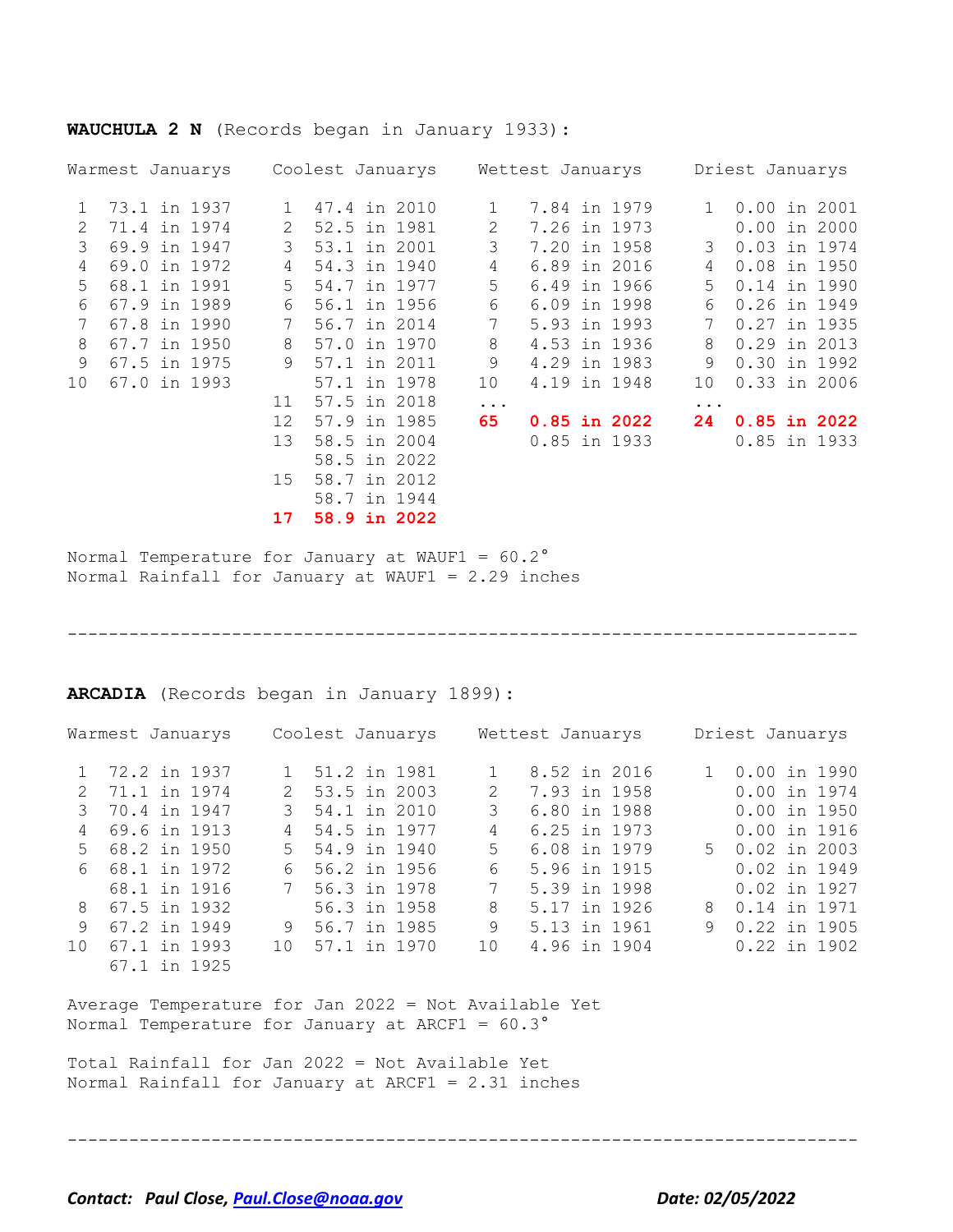#### **ARCHBOLD BIO STN** (Records began in January 1969):

|                 | Warmest Januarys | Coolest Januarys                  |    | Wettest Januarys | Driest Januarys |                |  |  |
|-----------------|------------------|-----------------------------------|----|------------------|-----------------|----------------|--|--|
|                 | 69.7 in 1974     | 50.8 in 1981                      |    | 9.64 in 2016     |                 | 0.08 in 1976   |  |  |
|                 | 67.5 in 1993     | 53.7 in 1977<br>$\mathcal{L}$     | 2  | 7.91 in 1979     | $\mathcal{L}$   | 0.13 in 1975   |  |  |
| 3               | 67.4 in 1975     | 53.8 in 2001<br>$\mathcal{L}$     | 3  | 5.65 in 1998     | 3               | 0.14 in 2021   |  |  |
|                 | 67.4 in 1972     | 54.5 in 2010<br>4                 | 4  | 5.17 in 1991     | 4               | $0.22$ in 2007 |  |  |
| .5              | 66.9 in 1991     | 54.8 in 2003<br>$5 -$             | 5  | 5.12 in 1993     | $5 -$           | 0.25 in 1972   |  |  |
| 6               | 66.6 in 1990     | 56.3 in 1970<br>6                 | 6  | 5.11 in 1973     | 6               | $0.26$ in 2001 |  |  |
|                 | 65.9 in 2013     | 57.1 in 1978                      | 7  | 4.78 in 1970     |                 | $0.29$ in 2012 |  |  |
| 8               | 65.7 in 1989     | 58.0 in 1995<br>8                 | 8  | 4.41 in 1983     | 8               | $0.31$ in 2006 |  |  |
| 9               | 64.5 in 2017     | 58.0 in 1987                      | 9  | 3.90 in 2019     | 9               | 0.33 in 1974   |  |  |
| 10 <sup>°</sup> | 64.4 in 2007     | 58.5 in 2009<br>10 <sup>°</sup>   | 10 | 3.82 in 1994     | 10 <sup>°</sup> | 0.36 in 1992   |  |  |
|                 |                  | 58.5 in 1983                      |    |                  |                 | 0.36 in 1981   |  |  |
|                 |                  | 58.5 in 1979                      | .  |                  | $\cdots$        |                |  |  |
|                 |                  |                                   | 25 | 1.50 in 2022     | 30              | 1.50 in 2022   |  |  |
| 29              | 60.1 in 2022     | $60.1$ in 2022<br>32 <sup>°</sup> |    |                  |                 |                |  |  |

Normal Temperature for January at ACHF1 = 61.4° Normal Rainfall for January at ACHF1 = 2.18 inches

-----------------------------------------------------------------------------

**PUNTA GORDA AREA** (Records began in May 1914):

| Warmest Januarys |              |  | Coolest Januarys |                |  |  | Wettest Januarys            |              |  |  | Driest Januarys |                |  |  |
|------------------|--------------|--|------------------|----------------|--|--|-----------------------------|--------------|--|--|-----------------|----------------|--|--|
|                  | 71.7 in 1950 |  |                  | 1 54.4 in 1981 |  |  |                             | 9.93 in 2016 |  |  | $\mathbf{1}$    | 0.00 in 1950   |  |  |
| $\mathcal{L}$    | 71.3 in 1937 |  | $\mathcal{L}$    | 55.3 in 1977   |  |  | $\mathcal{D}_{\mathcal{L}}$ | 7.07 in 1979 |  |  |                 | $0.00$ in 1949 |  |  |
| 3                | 71.1 in 1974 |  | 3                | 55.8 in 2003   |  |  | 3                           | 6.95 in 1958 |  |  | 3               | $0.08$ in 1990 |  |  |
| 4                | 70.8 in 1947 |  | 4                | 56.4 in 2001   |  |  | 4                           | 6.29 in 1973 |  |  | 4               | 0.10 in 1974   |  |  |
| .5               | 70.4 in 1949 |  |                  | 56.4 in 1940   |  |  | 5                           | 5.89 in 1926 |  |  |                 | 0.10 in 1951   |  |  |
| 6                | 69.8 in 1993 |  | 6                | 56.6 in 2010   |  |  | 6                           | 5.84 in 1991 |  |  | 6               | 0.11 in 1968   |  |  |
|                  | 69.1 in 1972 |  |                  | 57.3 in 1978   |  |  | $7^{\circ}$                 | 5.51 in 1948 |  |  |                 | 0.21 in 1927   |  |  |
| 8                | 68.6 in 1991 |  | 8                | 57.5 in 1976   |  |  | 8                           | 5.18 in 1966 |  |  | 8               | 0.27 in 2001   |  |  |
| 9                | 68.5 in 1989 |  | 9                | 57.6 in 1970   |  |  | 9                           | 4.95 in 1931 |  |  |                 | 0.27 in 1928   |  |  |
|                  | 68.5 in 1932 |  | 10               | 58.4 in 1958   |  |  | 10                          | 4.86 in 1970 |  |  | 10              | 0.29 in 2021   |  |  |
|                  | 68.5 in 1916 |  |                  |                |  |  | $\ddotsc$                   |              |  |  | $\cdots$        |                |  |  |
| $\ddotsc$        |              |  | $\ddotsc$        |                |  |  | 32                          | 2.45 in 2022 |  |  | 73              | 2.45 in 2022   |  |  |
| 60.              | 62.6 in 2022 |  | 40               | 62.6 in 2022   |  |  |                             |              |  |  |                 |                |  |  |
|                  | 62.6 in 2022 |  |                  | 62.6 in 2022   |  |  |                             |              |  |  |                 |                |  |  |

Normal Temperature for January at PGD = 62.9° Normal Rainfall for January at PGD = 2.32 inches